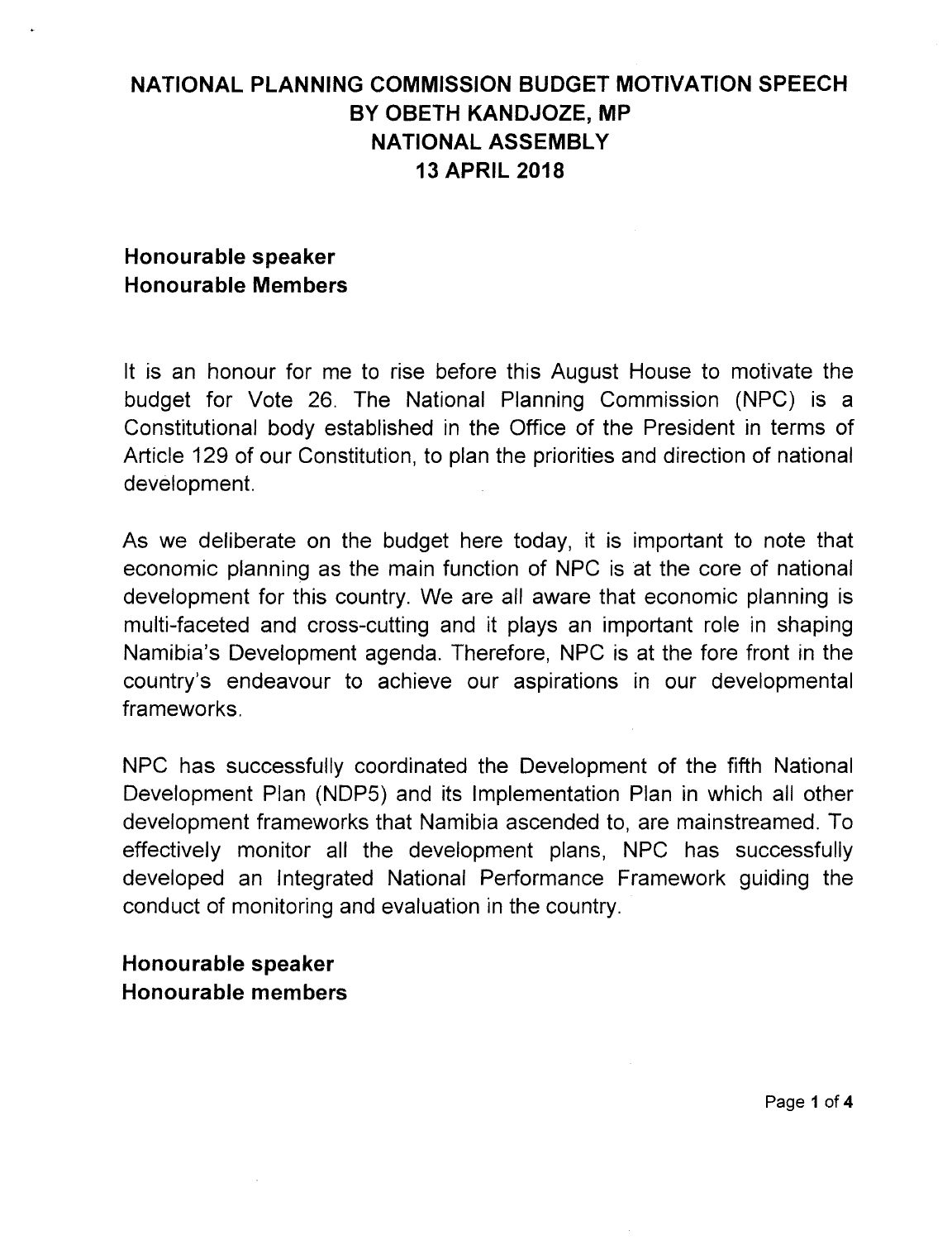The total budget of Vote 26 for *2018/19* is N\$161 million which is meant to cover all our activities. When compared to the previous year, this represents 8.5 percent reduction from the N\$176 million allocated in *2017/18.* The current budget allocation is premised on the following major activities:

- 1. **The Implementation of** NDP5: this activity aims to ensure that the aspirations set in NDP5 are achieved. This therefore calls for NPC to vigorously monitor the implementation of projects and programmes countrywide to ensure delivery of what we have set for ourselves. This activity further entails the mobilisation and coordination of Development Partner's support to ensure that it is targeted towards our priorities.
- 2. **Macroeconomic research and data collection:** This activity entails conducting economic research, data collection and undertaking of surveys which are done through the Namibia Statistics Agency (NSA), all to ensure that planning and decision making is evidence based.
- 3. **Planning and Policy Coordination:** This activity focuses primarily on ensuring coordination and provision of direction and advisory services for the Implementation of programmes and projects in the regions and across sectors to ensure that all stakeholders of these clusters are directed with regards to the implementation of their programmes and projects. This is all done to achieve one common goal, that of "Namibia's Economic Development". It is through this activity that NPC undertakes the review of socio-economic policies to assess their relevance and effectiveness and coordinates the development of these policies in line with our developmental frameworks.

A table with the different programme activities and their respective budgetary allocations for the *2017/18* and *2018/19* financial years is as follows: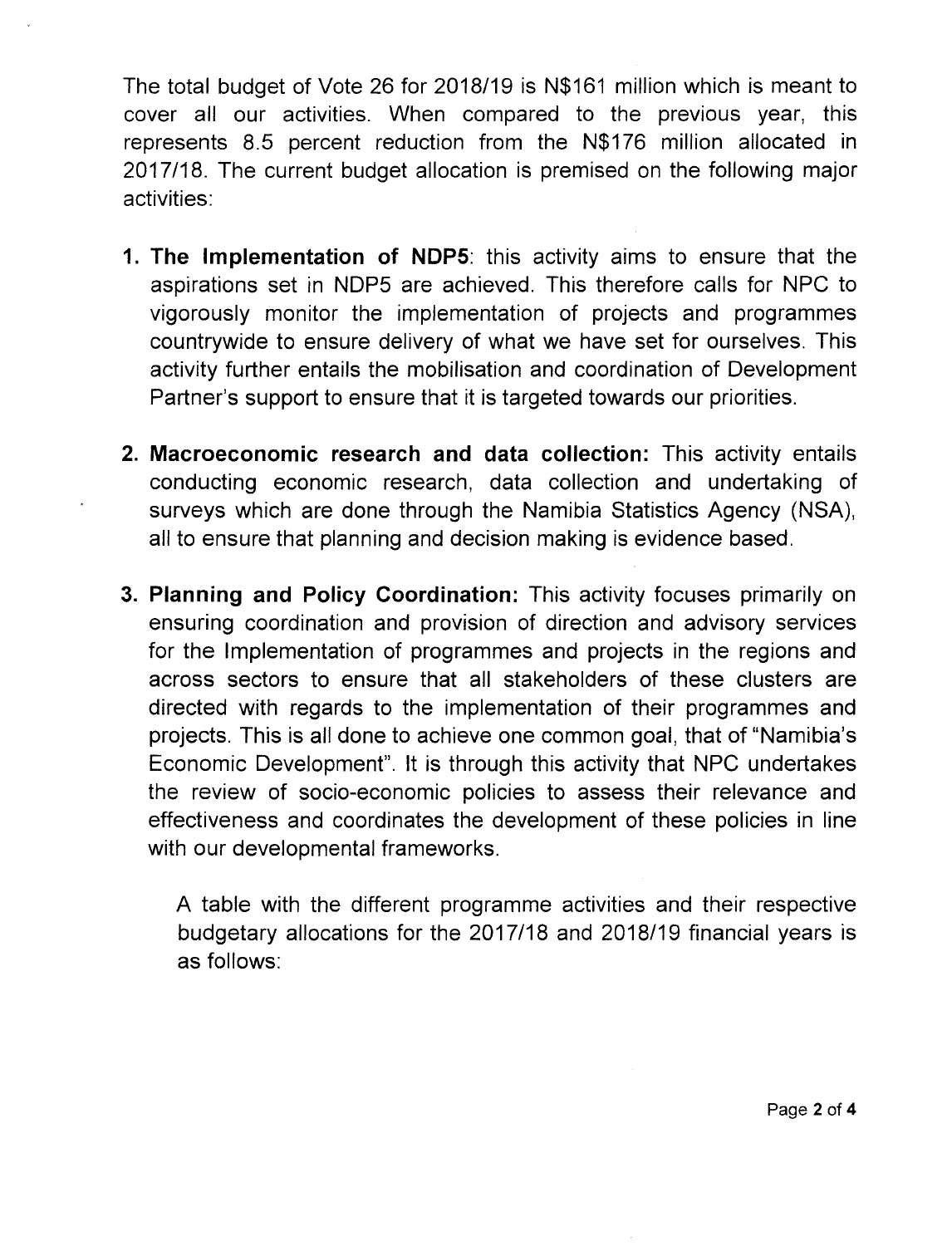| Programmes                                       | <b>Budget Allocation</b> |             |
|--------------------------------------------------|--------------------------|-------------|
|                                                  | 2017/18                  | 2018/19     |
| Macroeconomic Planning                           | 10,416,000               | 9,458,000   |
| Planning and Policy Coordination                 | 13,183,000               | 13,081,000  |
| Monitoring and Evaluation and Development        | 13,758,000               | 13,957,000  |
| Partners' Coordination                           |                          |             |
| <b>Policy Coordination and Support Services:</b> | 138,863,000              | 124,499,000 |
| Of which NSA                                     | 107,233,000              | 94,149,000  |
| Total                                            | 176,220,000              | 160,995,000 |

As mentioned earlier, economic planning entails, among others, undertaking surveys, by NSA. It is for this reason that 58% of the budget allocated to Vote 26 goes to NSA to ensure consistent and timely release of data for planning purposes.

While a lot has been achieved since the establishment of NSA, more still needs to be done to strengthen the national statistics system and to ensure that we achieve the highest standards possible in statistics management. Capacity enhancement across the national statistical system is crucial to enable proper identification, prioritization and tracking of our county's development interventions to inform policy planning, decision making and monitoring & evaluation.

## **Honourable** speaker, **Honourable** members,

In line with the government position of *"Doing More with* Less," NPC has embraced this notion to ensure that we make the best out of the limited resources allocated to us. However, we foresee challenges in executing some of our national activities which include the following:

- a) Agricultural survey
- b) Labour force survey
- c) 2021 Pre-enumeration Population and Housing Census
- d) Monitoring and Evaluation of the National Development Plans